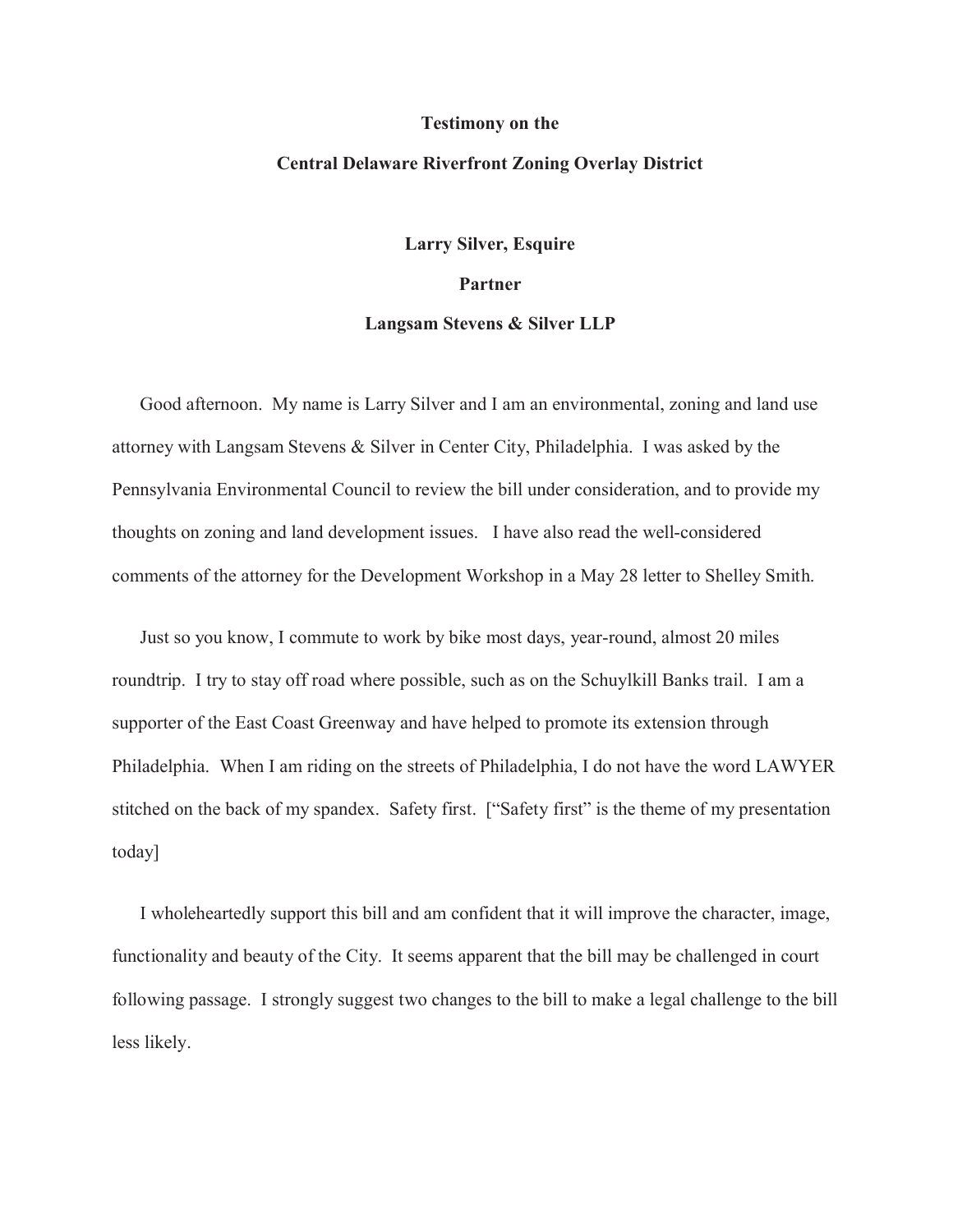First, Section 6 provides for a Waterfront Setback of a certain number of feet (hopefully 100) or minimum percentage (hopefully at least 20%) set back from the Delaware River, for placement of the recreational trail, and provides that the "Commission", i.e., the PCPC, shall consider "exceptions" for a particular property if the setback is determined by it to be "infeasible" based upon "objective standards" to be adopted by Commission regulations. I think it is a mistake for the bill to give to the City Planning Commission the power to grant such exceptions. The contemplated "exception" to the Waterfront Setback is a zoning variance, nothing more nothing less. Philadelphia's Home Rule Charter provides that the Zoning Board of Adjustments "shall" "hear and decide appeals in zoning matters ..." and authorize variances if not contrary to the public interest.<sup>1</sup> The well-known standard for a variance is "hardship" and the case law is well-developed on this point. The ZBA is the board empowered by the Home Rule Charter to consider variances, and has the experience to conduct contested hearings on "hardship", with appropriate procedure, including cross-examination and rulings on evidence. I ask you to protect this Bill by making it consistent with the Home Rule Charter.

Second, Section 12 of the Bill provides that the City Planning Commission shall consider Plans of Development for most properties within the Overlay District and approve such Plans, only "in its discretion" if the Plan "provides for development appropriate in scale, density, character and use in the surrounding community. …" Under the Bill, the City Planning Commission's decision is final, and appealable directly to Common Pleas Court. There may be a

 $\overline{a}$ 

<sup>1</sup> ZBA "shall" "hear and decide appeals in zoning matters ..." and "authorize, upon appeal, in specific cases, such variance from the terms of any zoning ordinance as will not be contrary to the public interest . ...". Home Rule Charter, Chapter 10, Sec. 5-1006: